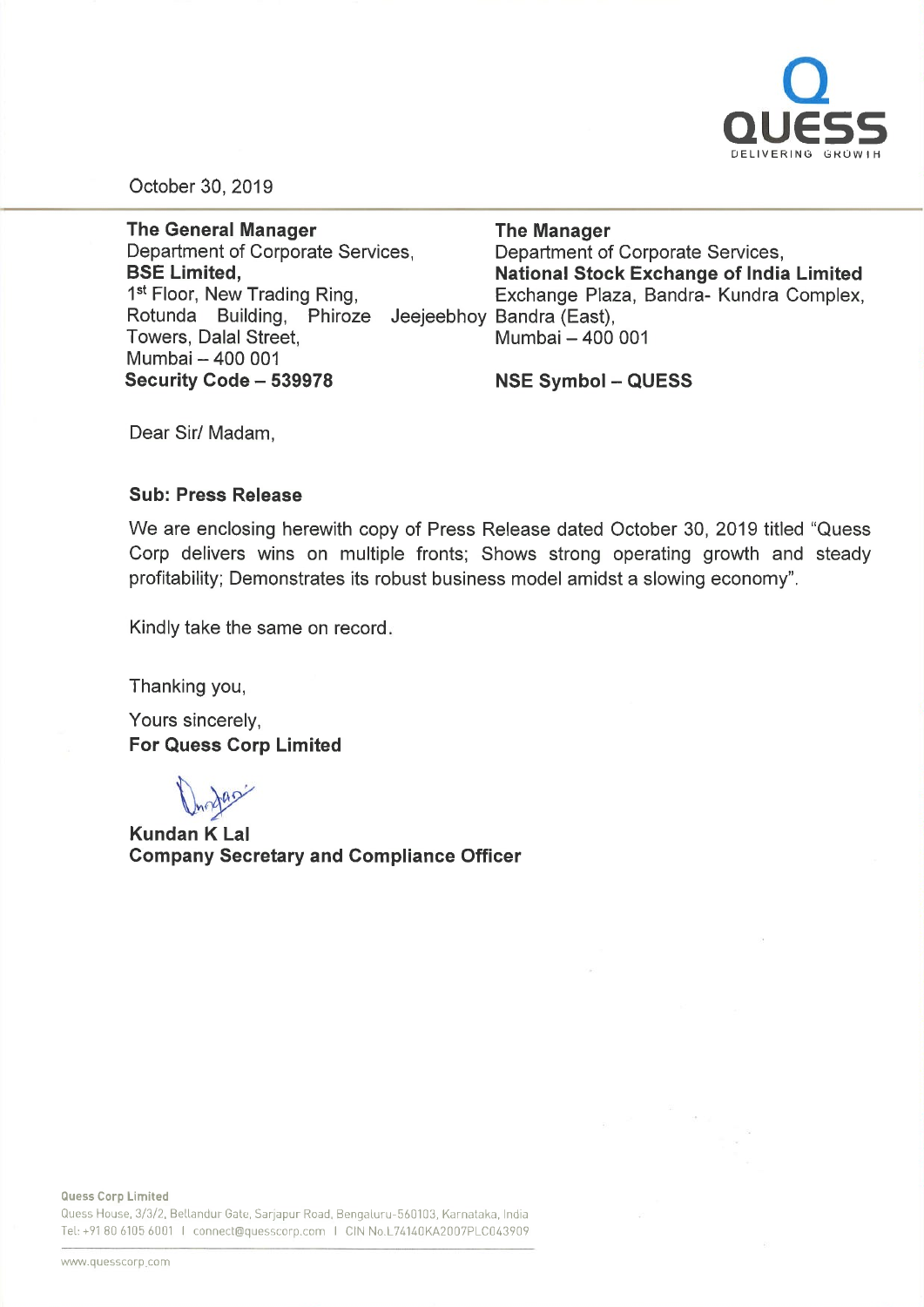

30th October 2019

**(₹ cr)**

BSE: 539978 I NSE: QUESS I ISIN: INE615P01015 I CIN: L74140KA2007PLC043909 I WWW.QUESSCORP.COM

# **Quess Corp delivers wins on multiple fronts; Shows strong operating growth and steady profitability; Demonstrates its robust business model amidst a slowing economy**

**Bengaluru, India – 30th October 2019:** Quess Corp, India's leading business services provider announced its financial results for the **second quarter (Q2 FY20)** ended 30<sup>th</sup> September 2019 today.

| <b>Particulars</b>             | <b>Q2 FY20</b> | <b>Q2 FY19</b> | YoY(%)    | <b>Q1 FY20</b> | $QoQ(\%)$ | <b>H1 FY20</b> | <b>H1 FY19</b> | <b>YoY(%)</b> |
|--------------------------------|----------------|----------------|-----------|----------------|-----------|----------------|----------------|---------------|
| <b>Headcount</b><br>('000s)    | 377            | 280            | 27%       | 357            | 6%        | 377            | 280            | 35%           |
| <b>Revenue</b>                 | 2,650          | 2,092          | 27%       | 2,395          | 11%       | 5,045          | 4,060          | 24%           |
| <b>EBITDA</b>                  | 161            | 112            | 44%       | 147            | 10%       | 309            | 214            | 44%           |
| <b>EBITDA</b><br><b>Margin</b> | 6.09%          | 5.36%          | 73 bps    | 6.15%          | -6bps     | 6.12%          | 5.28%          | 84 bps        |
| <b>PAT</b>                     | 65             | 62             | 5%        | 56             | 16%       | 121            | 116            | 5%            |
| <b>PAT Margin</b>              | 2.45%          | 2.95%          | $-49$ bps | 2.35%          | 10 bps    | 2.40%          | 2.86%          | $-45$ bps     |

The key consolidated financial parameters are:

## **Financial Highlights (Q2 & H1 FY20):**

- **Headcount** grew **27%** YoY for Q2 FY20 and **35%** YoY for H1 FY20.
- **Revenues** grew **27% (organic growth** of **23%**) YoY on the back of highest ever **increase in employee headcount** of **97k**, over the last four quarters.
- **Quarterly EBITDA** grew significantly by **44%** YoY to **₹ 161 cr**. **EBITDA margins** for H1 FY20 **improved by 84 bps** YoY, to **6.12%**.
- **PAT** of **₹ 65 cr** during the quarter was higher by **5%** YoY**.** Without the IndAS adjustments, the **Operating PAT** was **₹ 70 cr**, which was a **13%** increase YoY.
- **Cash flow from Operations (OCF)** stood at **₹ 117 cr** for H1 FY20 as against ₹ 72 cr in H1 FY19, a significant increase of **62%** YoY.
- **OCF/EBITDA conversion** improved to **47%** during H1 FY20 compared to **34%** in H1FY19.
- **Significant debt reduction** of **₹ 375 cr** achieved during the quarter. Gross Debt at the end of the quarter stood at ₹ 920 cr; Net Debt stood at ₹ 272 cr.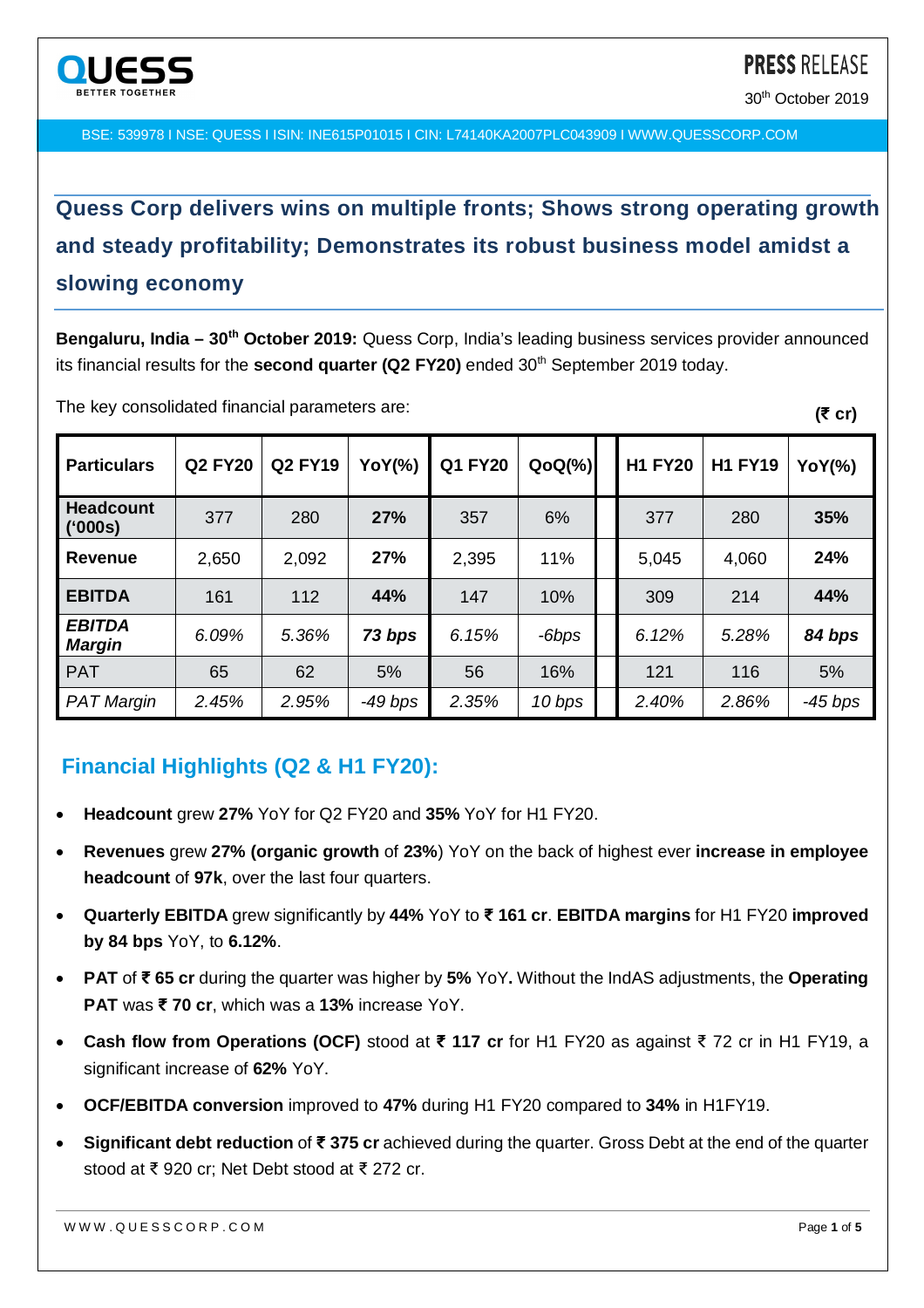

## **Corporate Actions:**

- **Trimax Resolution:** In the Ahmedabad Smart City project, Quess had pending dues of ₹ 179 cr (loans & receivables outstanding). Since the JV partner Trimax IT went into bankruptcy, the payments had not come through to Quess. Quess has now completely resolved the issue by acquiring Trimax IT's 49% stake in the JV for ₹13 cr and hence, owning 100% of the JV. All current dues and future payments will flow exclusively to Quess. ₹ 20.7 cr has already been received by Quess (as of Oct 30, 2019). Another ₹ 20 cr is expected in Q3 & ₹ 40 cr in Q4 FY20. Therefore, overall payments expected to be received in FY20 would be approx. ₹ 81 cr.
- **Thomas Cook India Ltd. (TCIL) De-merger:** The De-merger of TCIL is expected to be completed by December 2019. The scheme has been approved by shareholders and creditors of TCIL and Quess. Post the de-merger, Quess will be directly held by Fairfax Holdings (~33%), with public shareholding going up to ~44% (from ~28% currently)
- **Optimization of Group Structure:** Quess' strategy is to simplify its overall group structure and reduce the number of entities from 45 to less than 30. In line with this strategy, 4 subsidiaries **–** Aravon, CenterQ, CoAchieve and Master Staffing Solutions are being merged into the parent. Additionally, a few other Indian/overseas entities are either being merged or converted to branches.
- **Rationalisation of Intercompany Loans:** Quess initiated an exercise to rationalize intercompany loans and advances, which stood at ₹ 560 cr in the previous quarter. It successfully reduced ₹117 cr in the quarter, while another ₹ 274 cr reduction is underway. Post the TCIL De-merger, ₹ 74 cr would be further reduced. With all these, the intercompany loan balances are expected to come down to  $\overline{\xi}$  95 cr by December 2019.
- **Amazon Investment:** Quess issued 7.54 lakh shares to Amazon, at a price of ₹ 676 per share amounting to an investment of ₹ 51 cr by way of a preferential allotment. The investments are being utilized towards business expansion of DigiCare.
- **Vedang Acquisition:** Quess currently holds 70% stake in Vedang. Board has approved the acquisition of incremental 18.7% stake for upto ₹10 cr. Post this transaction, Quess will own 88.7% stake in Vedang.
- **Change to Big 4 Auditors at Allsec & Terrier:** In Allsec Technologies and Terrier, the Statutory auditors have been changed to Deloitte Haskins & Sells. This is in line with the growing operations of these companies, while also complying with the SEBI guideline of covering 80% of the Consolidated Revenues.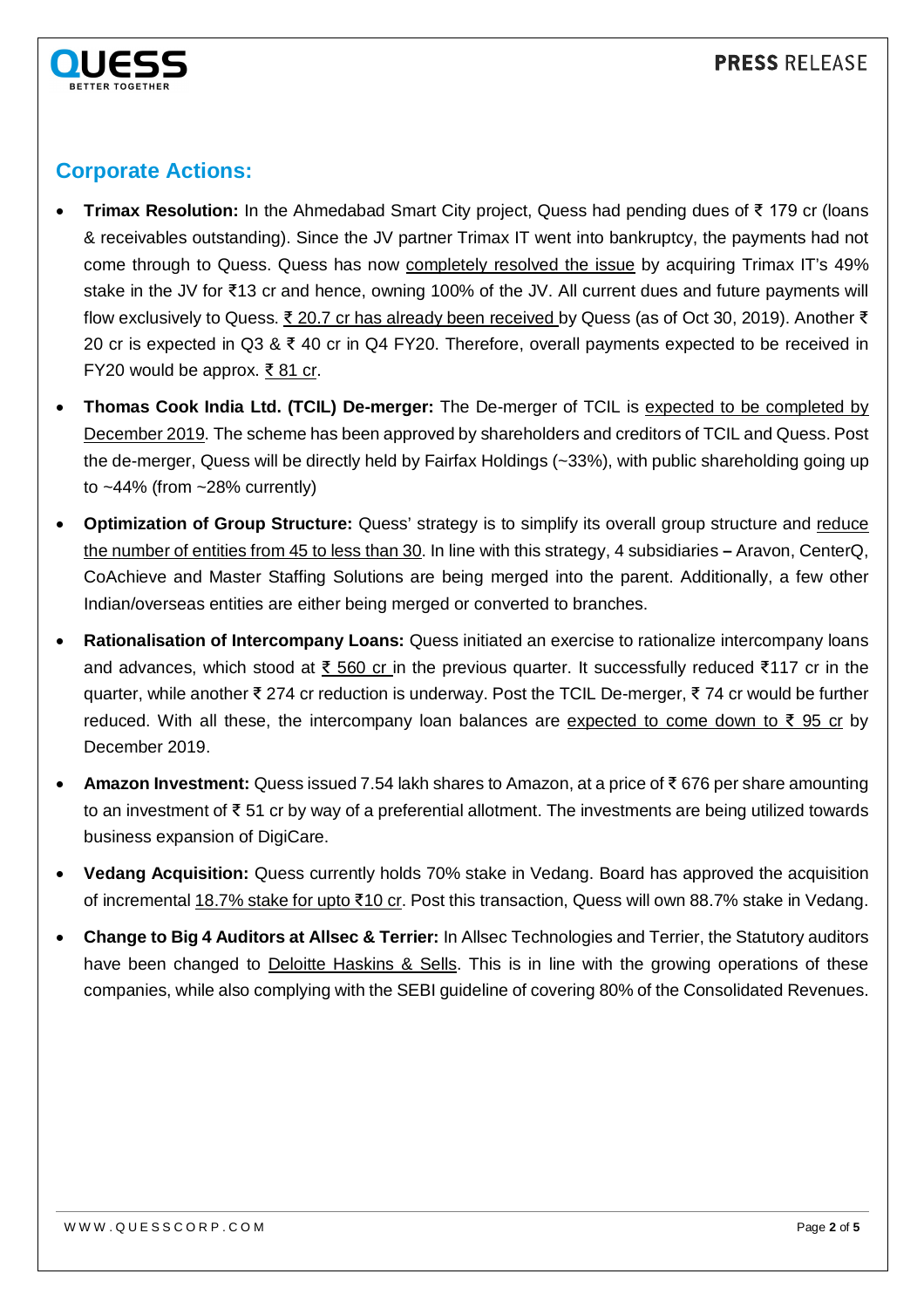

## **Business Updates:**

Quess has continued to deliver stellar Revenue growth (**27% YoY**) amidst an environment with macroheadwinds. This re-iterates the all-weather nature of the Company's business model.

The key business updates, split platform-wise, are as follows:

#### **Workforce Management Platform:**

- **Strong Growth in Staffing**: Quess' General Staffing business continued its strong growth trajectory, registering headcount addition of ~**59k** employees in H1 FY20, which surpassed the full year addition of ~56k in FY19. The General Staffing headcount crossed **240k.**
- **Collect & Pay** contracts share improved significantly to **72%** in the quarter, from **60%** in Q2 FY19.
- General Staffing business' **Core to Associate** ratio continues at industry leading efficiency of **1:333** in Q2 FY20. The ratio improved by 15% YoY.
- **Logistics** Business (Dependo) touched a **new peak of 1.5 lakh deliveries/day** as against the earlier peak of ~1.0 lakh deliveries per day.
- Our **Skill Development** business has received fresh targets to train students for ~21k students across Govt. programs. Overall training targets as of H1 FY20 were ~**52k** students, which was **67%** higher **YoY**, reflecting a very strong pipeline.

#### **Operating Asset Management Platform:**

- Our **Facilities Management** business continued its strong organic growth momentum during the quarter with a revenue increase of 8% YoY**.**
- Split of SLA (Service level agreement) vis-à-vis Headcount business mix improved to 26:74 visà-vis 22:78 YoY.
- Overall headcount increased to ~**78k**, up by **7% YoY**.
- The monthly Revenue realization per head-count increased by **10% YoY** to **~₹ 22k.**

### **Tech Services:**

- **Significant scale-up in DigiCare**: Amazon's investment in Quess is being utilized to build Digicare into a large brand-agnostic after-sales service provider with a PAN India service network. The Service footprint has increased from 350 to 600+ towns across India (YoY). Quarterly call volumes crossed 4.2 lakhs (up 10% YoY), while Accessories sales which started last quarter, has increased 74% QoQ.
- **Monster:** Monster launched a new version of its mobile application, and its user ratings went up to 4.4/5 from 3.8 in the previous quarter, bringing it on par with industry leaders. Key operational parameters continued to see growth: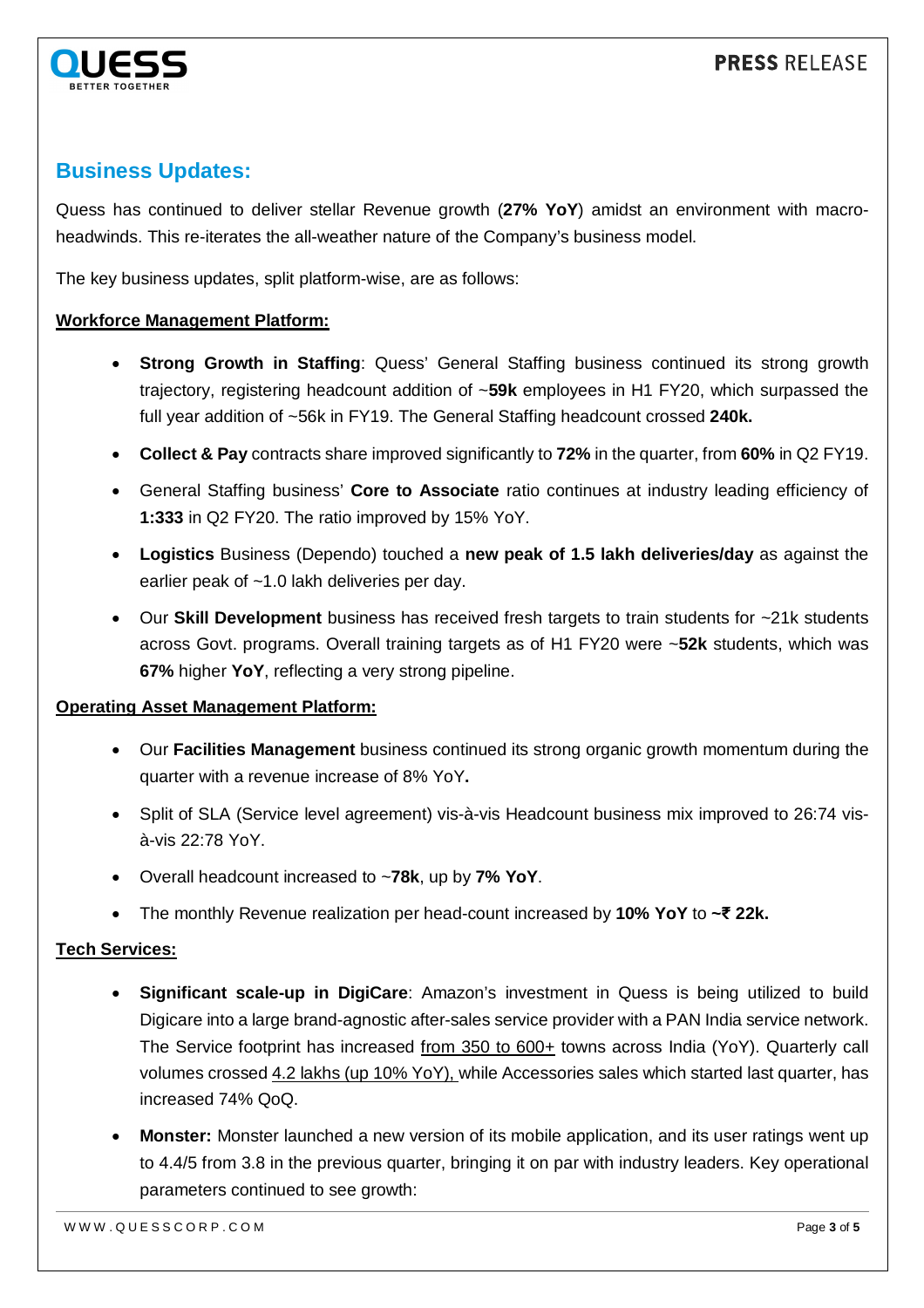

- Organic traffic increased to 12.8Mn (up 24% YoY).
- Job views increased to 2.6Mn (up 53% YoY).
- Job applications increased to 1.3Mn (up 10% QoQ).
- **Leadership Update: Mr. Ashish Johri** has been appointed as the **CEO of Allsec Technologies.** Ashish has an MBA from Purdue University, USA and an undergraduate degree in Architecture. He is an entrepreneurial leader with 24 years of diverse experience in Business Process Outsourcing, Global Operations, Banking and Analytics, across firms like TCS and Capital One. Ashish has a track record of successfully scaling businesses through setting up operations, driving a culture of operations excellence and disciplined margin management.

## **Segment Wise Performance:**

**(₹ cr)**

| <b>Platforms</b>                                      | Q <sub>2</sub><br><b>FY20</b> | Q2<br><b>FY19</b> | Yo Y (%)   | Q <sub>1</sub><br><b>FY20</b> | QoQ (%)   | <b>H1 FY20</b> | <b>H1 FY19</b> | YoY (%)    |
|-------------------------------------------------------|-------------------------------|-------------------|------------|-------------------------------|-----------|----------------|----------------|------------|
| <b>Workforce</b><br><b>Management</b>                 |                               |                   |            |                               |           |                |                |            |
| Revenue                                               | 1,667                         | 1,208             | 38%        | 1,487                         | 12%       | 3,155          | 2,356          | 34%        |
| <b>EBITDA</b>                                         | 90                            | 69                | 30%        | 89                            | 1%        | 180            | 137            | 31%        |
| <b>EBITDA</b><br>Margin                               | 5.4%                          | 5.7%              | $-30$ bps  | 6.0%                          | $-60$ bps | 5.7%           | 5.8%           | $-10$ bps  |
|                                                       |                               |                   |            |                               |           |                |                |            |
| <b>Operating</b><br><b>Asset</b><br><b>Management</b> |                               |                   |            |                               |           |                |                |            |
| Revenue                                               | 432                           | 434               | $-0.5%$    | 427                           | 1%        | 859            | 833            | 3%         |
| <b>EBITDA</b>                                         | 29                            | 34                | $-15%$     | 32                            | $-9%$     | 61             | 64             | $-5%$      |
| <b>EBITDA</b><br>Margin                               | 6.7%                          | 7.9%              | $-120$ bps | 7.5%                          | -80 bps   | 7.1%           | 7.7%           | $-60$ bps  |
|                                                       |                               |                   |            |                               |           |                |                |            |
| <b>Tech Services</b>                                  |                               |                   |            |                               |           |                |                |            |
| Revenue                                               | 551                           | 449               | 23%        | 480                           | 15%       | 1,031          | 871            | 18%        |
| <b>EBITDA</b>                                         | 63                            | 28                | 125%       | 46                            | 37%       | 110            | 49             | 124%       |
| <b>EBITDA</b><br>Margin                               | 11.5%                         | 6.1%              | $+540$ bps | 9.6%                          | +190 bps  | 10.6%          | 5.7%           | $+490$ bps |

**Commenting on the financial results, Chairman & MD Mr. Ajit Isaac** said that*, "This quarter saw us executing successfully on multiple fronts. While we delivered a strong operating performance with 27% growth, we also made significant strides in our businesses by resolving the Trimax issue, simplifying our overall entity structure, downsizing our inter-company loans and reducing the debt on our books. We invested in hiring senior leadership talent by bringing on Mr. Ashish Johri as the CEO of Allsec. Ashish has extensive experience with top-tier technology firms and we are excited in terms of the long-term growth he can deliver for us."*